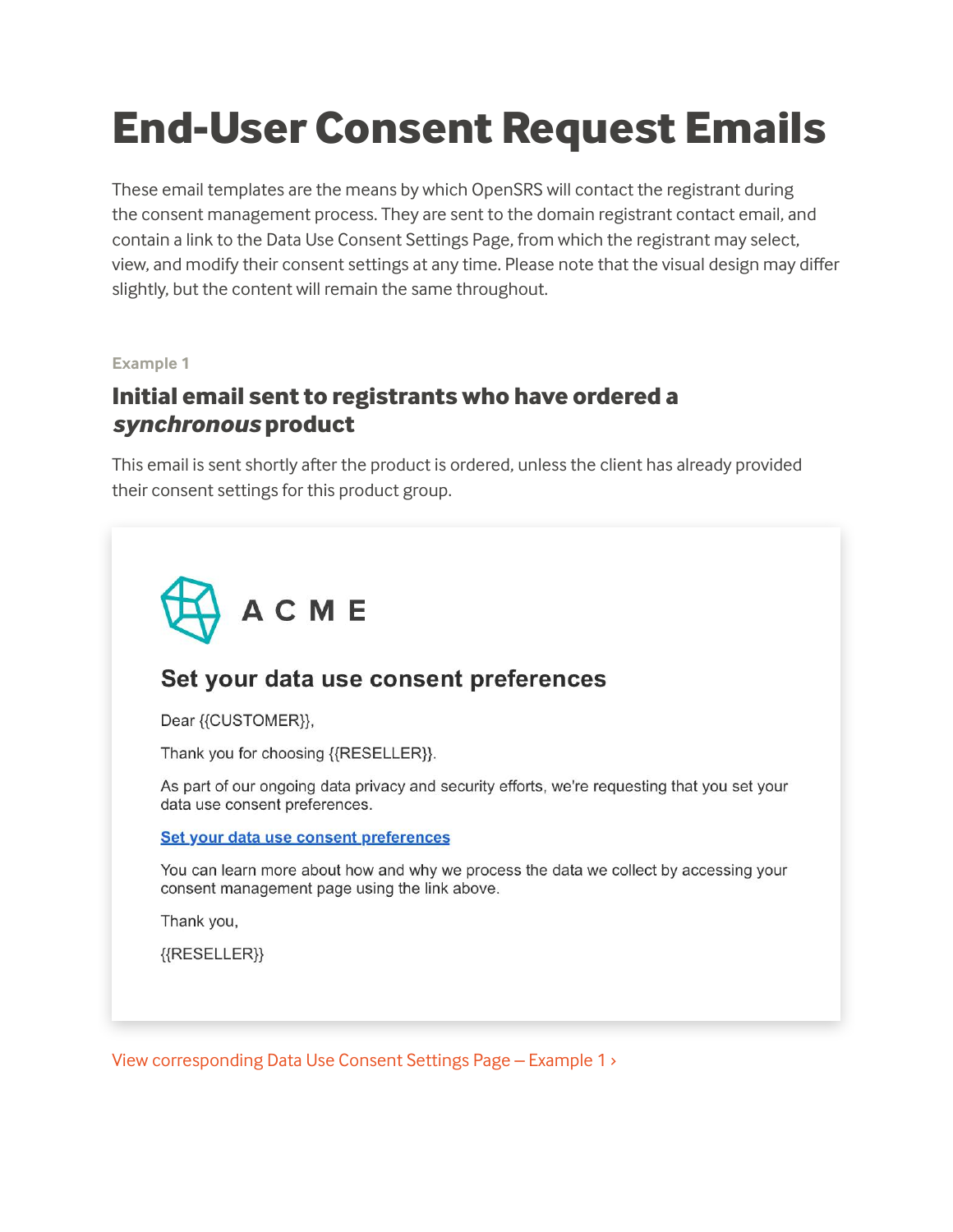## **Initial email sent to registrants who have ordered an**  *asynchronous* **product**

This email is sent shortly after the product is ordered, unless the client has already provided their consent settings for this product group.



# **IMPORTANT: Action Required to Complete your Order**

Dear {{CUSTOMER}},

Thank you for choosing {{RESELLER}}. This is the final step to complete your order(s).

This order cannot be completed without your consent to process a few pieces of your personal data. Please take a moment to set your data use consent preferences.

Set your data use consent preferences

This order will remain pending for ten days, after which we will assume that you do not consent, and the order will not proceed.

You can learn more about how and why we process the data we collect by accessing your consent management page using the link above.

Thank you,

 ${RSELLER}$ 

[View corresponding Data Use Consent Settings Page – Example 3 ›](https://opensrs.com/data-use-consent-settings-pages-opensrs/)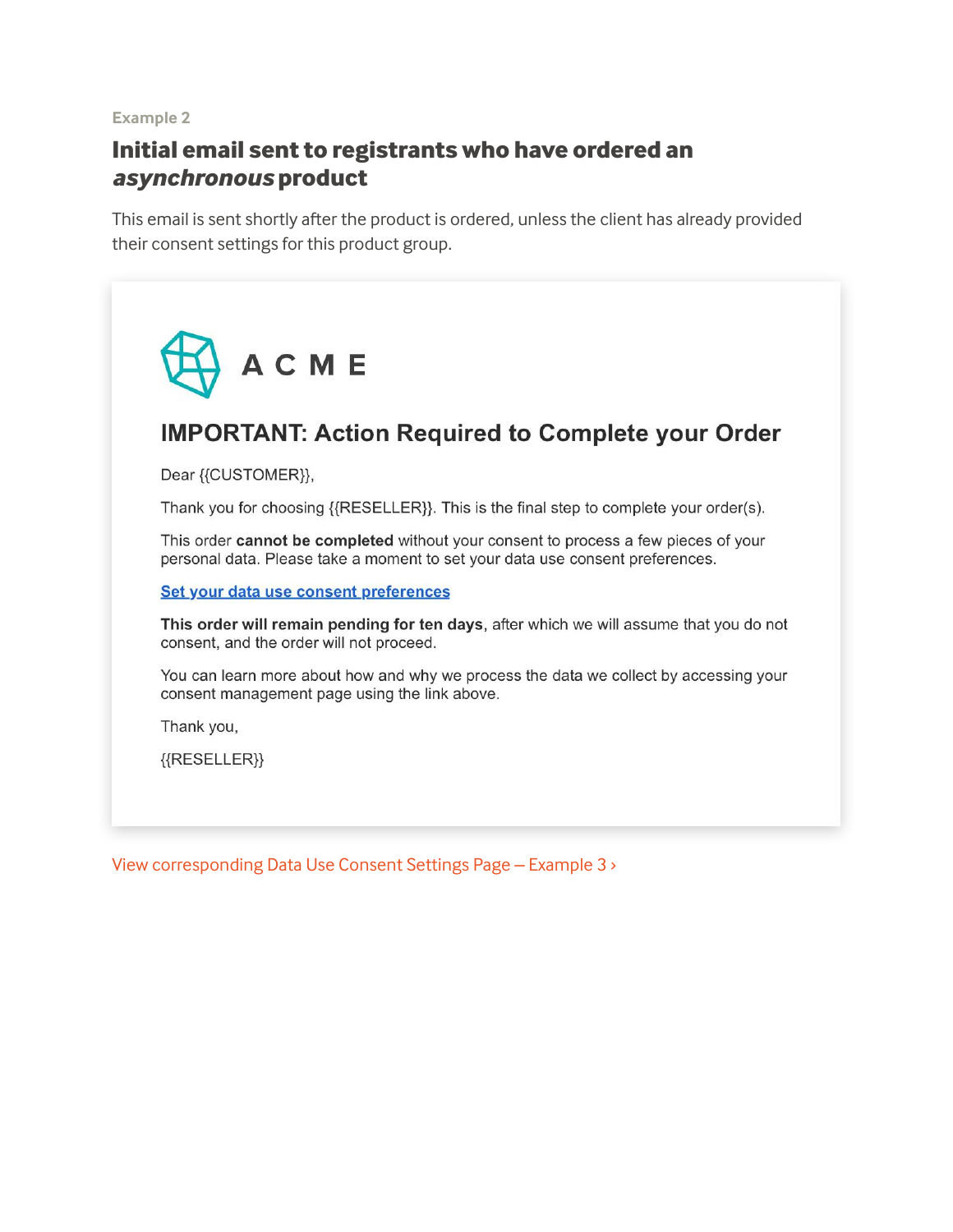## **Reminder email sent to registrants who have ordered an**  *asynchronous* **product**

This reminder email is sent to the registrant daily for 10 days following the initial purchase. After 10 days, the order is cancelled if consent has not been provided.



# **REMINDER: Action Required to Complete your Order**

Dear {{CUSTOMER}},

Thank you for choosing {{RESELLER}}. This is the final step in completing your order(s).

This order cannot be completed without your consent to process a few pieces of your personal data. Please take a moment to set your data use consent preferences.

Set your data use consent preferences

Domain Name Days Remaining {{domain}}  $\{\{\text{days}\}\}\$ 

If consent is not provided within the timeframe listed above, the order will not be processed.

You can learn more about how and why we process the data we collect by accessing your consent management page using the link above.

Thank you,

 ${RSELLER}$ 

[View corresponding Data Use Consent Settings Page – Example 3 ›](https://opensrs.com/data-use-consent-settings-pages-opensrs/)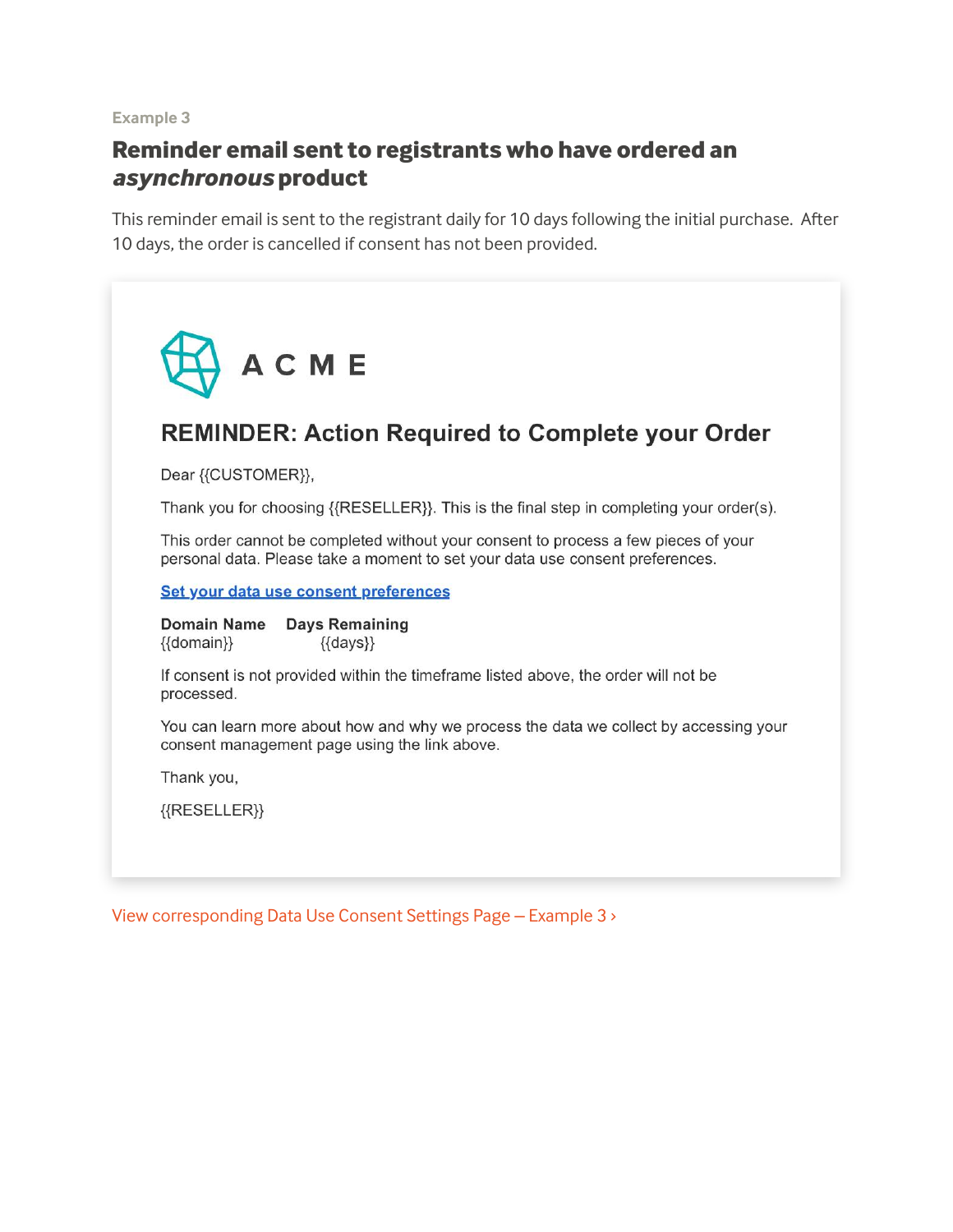## **Email sent to registrants when changes have been made to how we process their personal data**

OpenSRS will send this notice to the registrant if the legal basis for processing one or more of their personal data elements has changed. For example, if the registrant's telephone number was previously required under contract, but moving forward consent will be the legal basis for processing it, the registrant will be asked to review and set their consent selection again.



## **URGENT: Review and update your data use** preferences

Dear {{CUSTOMER}},

Thank you for choosing {{RESELLER}}.

The service provider has updated the data use basis for one or more of the products that you own. Please take a moment to review and update your data use consent preferences.

Update your data use consent preferences

You are in control of your data. Your privacy is important to us. Please take the time to review your consent preferences.

Thank you,

 ${RSELLER}$